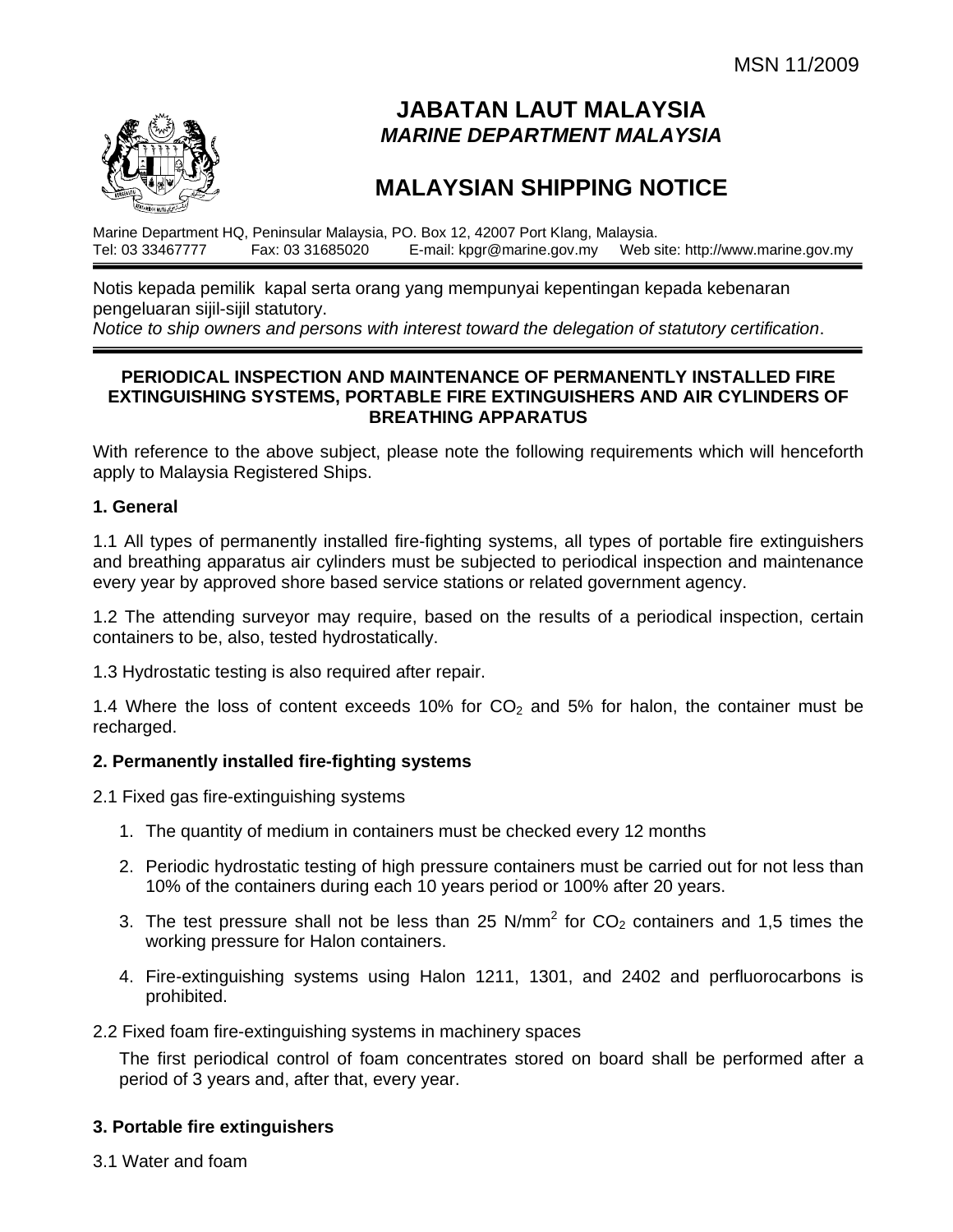- 1. The charge must be replaced every 12 months
- 2. Containers which are permanently under pressure must be tested hydrostatically every 5 years. Containers which are not kept under pressure must be tested every 10 years.
- 3. The test pressure shall not be less than 1,5 times the working pressure or 2 N/mm<sup>2</sup> if the working pressure is unknown.

#### $3.2 \text{ CO}_2$

- 1. The charge must be checked every 12 months and replaced at 5 year intervals
- 2. Containers must be hydrostatically tested every 10 years.
- 3. The test pressure shall not be less than 25 N/mm<sup>2</sup>
- 3.3 Halon and Powder with shell kept under pressure
	- 1. The charge must be replaced every 2 years.
	- 2. Containers must be hydrostatically tested every 10 years
	- 3. The test pressure shall not be less 1,5 times the working pressure or 2 N/mm<sup>2</sup> if the working pressure is unknown.
- 3.4 Powder with shell not kept under pressure
	- 1. The charge must be checked every 12 months and replaced at 5 year intervals.
	- 2. Containers must be hydrostatically tested every 10 years.
	- 3. The test pressure shall not be less than 1.5 times the working pressure or 2 N/mm<sup>2</sup> if the working pressure is unknown.

3.5 Propellant bottles of non-pressurized fire extinguishers.

- 1. The content must be checked every year
- 2. Bottles must by hydrostatically tested every 10 years
- 3. The test pressure shall not be less than 2 times the working pressure or 25N/mm<sup>2</sup> in the case of a CO<sub>2</sub> type with safety devices or 35 N/mm<sup>2</sup> in the case of a CO<sub>2</sub> type without safety devices.

3.6 Spare Charges

- 1. For fire extinguishers of the same type, capable of being recharged on board, the spare charges must be 100% for the first 10 extinguishers and 50% for the remaining extinguishers but not more than 60 (fractions to be rounded off to next number).
- 2. For fire extinguishers which cannot be recharged by the crew, additional portable fire extinguishers of the same quantity, type, capacity and number as determined in 1 above should be provided in lieu of spare charges.
- 3. Instructions for recharging should be carried on board. Only refills approved for the fire extinguisher in question may be used for recharging. Partially emptied extinguishers should also be recharged.